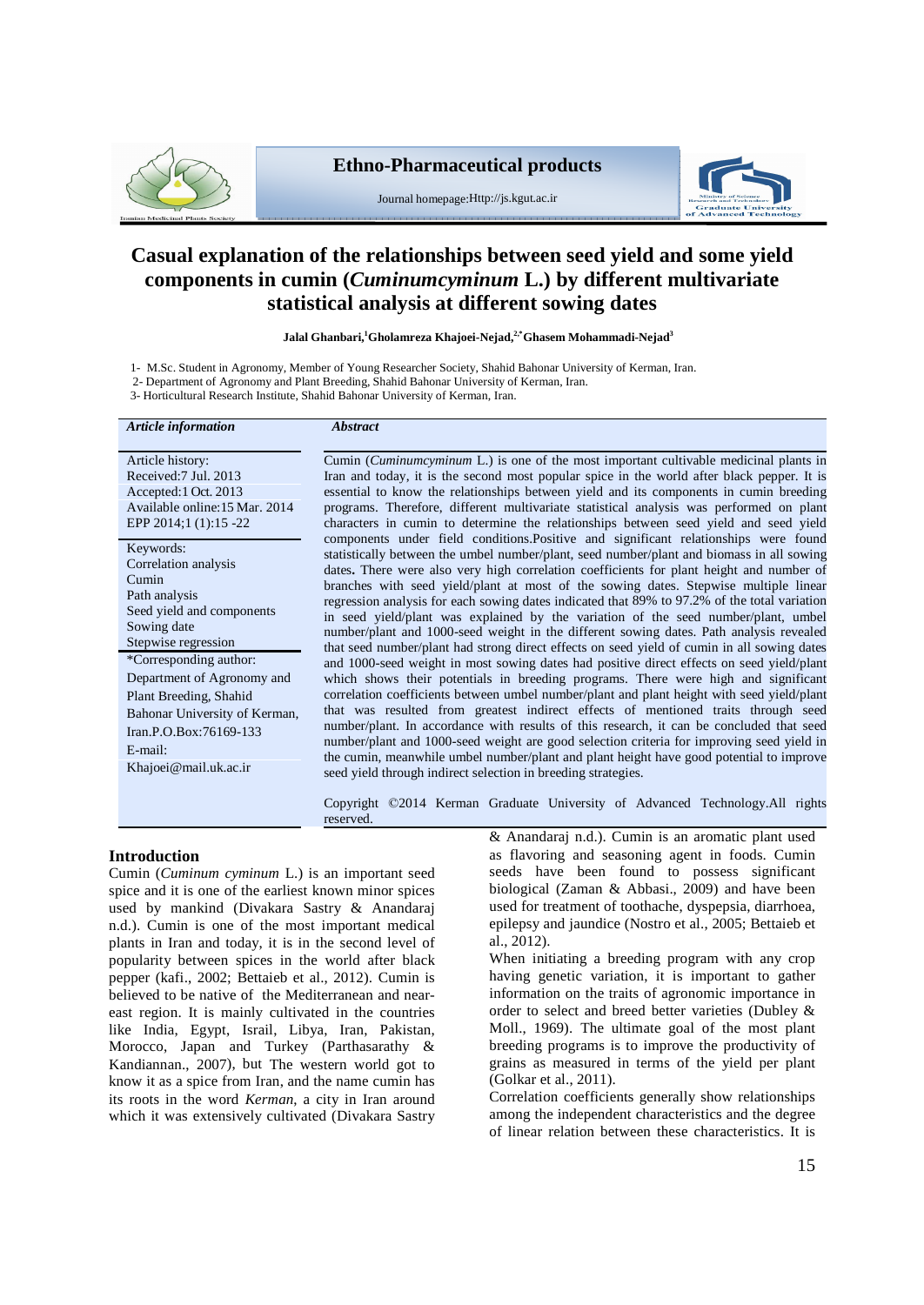not sufficient to describe this relationship when the causal relationship among characteristics is needed not sufficient to describ<br>causal relationship amo<br>(Güler et al., 2001).

Path analysis determines the relative importance of direct and indirect effects of agronomic component traits on seed yield. This method has been used by plant breeders to assist for identifying high-heritable traits associated with seed yield. Stepwise regression analysis is used to determine the percentage contribution of more important traits that had significant association with seed yield. (Golkar et al., 2011). However, path analysis, regression on standardized variables, determines the relative importance of direct and indirect effects on seed yield (Bhatt., 1973).

The relationships among some morphological traits have been determined in most crops (Seker & Serin., 2004; Güler et al., 2001; Cokkizgin et al., 2013; Kassahun et al., 2013; Golkar et al., 2011; bahraminejad et al., 2011). Bahraminejad et al. (2011) in the study on forty nine cumin ecotypes using different multivariate statistics, showed number of umbel per plant and number of seed per umbel were effective traits on seed yield of cumin. Kassahun et al., (2013) reported that the most direct effect was obtained from umbels per plant, on coriander.

Plant breeding may alleviate the deficiency in crop production by developing varieties with higher yield potential under the severe ecological conditions. Sowing date is an important and well known factor in production management of all crops. Considering that any changes in sowing time causes significant changes in weather parameters, and consequently the performance of the crops (Soleimani et al., 2011), So this research is carried out to detect the most effective traits which affect seed yield under different sowing dates, and this study was also aimed to identify a suitable selection criteria for breeding strategies using different multivariate statistical analysis such as correlation coefficients, stepwise regression and path coefficients analysis.

### **Materials and methods**

# **Plant Materials and growing conditions**

In this study nine cumin ecotypes which are belonged to nine different provinces of Iran that has the biggest variation for cumin, were cultivated in five sowing dates based on randomized complete block design (RCBD) with split plot arrangement and 3 replication on growing season of 2011-2012. The experiment was carried out in Faculty of agriculture research<br>field of Shahid Bahonar University of Kerman<br>(56°,58'E, 30°, 15'N and 1754 m elevation). Soil type field of Shahid Bahonar University of Kerman was a Sandy-loam, with pH 7.4, EC 4.4 (dS/m), and mean annual precipitation of 150 mm. Table 1 shows regional meterological records of study site. Nine cumin ecotypes including Semnan, Fars, Yazd, Golestan, Khorasan-Razavi, Khorasan-Shomali,

Khorasan-Jonoubi, Esfahan and Kerman were sown on  $26<sup>th</sup>$  December (D1),  $10<sup>th</sup>$  January (D2),  $25<sup>th</sup>$ January (D3),  $9<sup>th</sup>$  February (D4) and  $24<sup>th</sup>$  February (D5) dates. Dimensions of the experimental plots were 2 m long and 1.2 m width that included three rows with 40 cm row spacing and the distance between plants was 5cm. All experimental plots were treated uniformly.

**Table 1**-Regional meterological records of study site during the growing season of 2011-2012

|                     |      | 26-31<br>Dec. | Jan.    | Feb.    | Mar.  | Apr.  | May   |
|---------------------|------|---------------|---------|---------|-------|-------|-------|
| Mean of             | Min. | $-4.5$        | $-2.43$ | $-0.17$ | 3.87  | 8.87  | 14.11 |
| temperature<br>(°c) | Max. | 12.8          | 14.03   | 12.11   | 19.51 | 24.19 | 31.14 |
| Rainfall (mm)       |      | 0             | 19.4    | 50.7    | 14.5  | 33    | 0.2   |

#### **Studied traits**

Measurements and observations of the studied characters were done on five plants which had been chosen randomly in the mid-row of each plot.The measured quantitative traits were including: plant height  $(X1)$ , number of branches  $(X2)$ , umbel number/plant (X3), umbellate number/umbel (X4), seed number/umbel (X5), seed number/plant (X6), 1000-seed weight  $(X7)$ , biomass  $(X8)$  and seed yield/plant (X9).

#### **Statistical analysis**

In order to determine the relationships between examined traits and yield, correlation coefficients were first calculated. Simple phenotypic correlation and stepwise multiple regression analysis were carried out using SPSS ver17.0 statistical program, using seed yield as dependent variable and the remaining traits as independent variables.Genetic correlation  $(r<sub>s</sub>)$  was done using phenotypic correlation coefficient and error SSCP matrix by SAS 9.1. As well as the relative importance of direct and indirect effects on seed yield and residual were calculated by MATLAB 7.10.0 (R2010a) and Excel softwares according to equations 1, 2 and 3, respectively<br>
(Rezaei & Soltani., 2008).<br>  $[P_1 \gamma] [T_1 \gamma] \cdots [T_n \gamma] [T_n \gamma]$ ݊݊ݎ $\frac{1}{2}$  and

(Rezaei & Soltani., 2008).  
\n
$$
(1) \begin{bmatrix} P1y \\ \vdots \\ Pny \end{bmatrix} \begin{bmatrix} r11 & \cdots & r1n \\ \vdots & \ddots & \vdots \\ r1n & \cdots & rnn \end{bmatrix}^{-1} \begin{bmatrix} r1y \\ \vdots \\ rny \end{bmatrix}
$$

$$
(2)Q_{1n}=r_{1n}P_{ny}
$$

(2)Q<sub>1n</sub>=r<sub>1n</sub>P<sub>ny</sub>  
(3) R=
$$
\sqrt{1-(p_{1y}r_{1y}+p_{2y}r_{2y}+...+p_{ny}r_{ny})}
$$

P<sup>y</sup> : Direct effects of X on Y

 $r_n$ : Correlation coefficient between X and X<sub>n</sub>

r<sup>y</sup> : Correlation coefficient between X and Y

 $\dot{Q}_{1n}$ : Indirect effect of  $X_1$  through  $X_n$  on seed yield R: Residual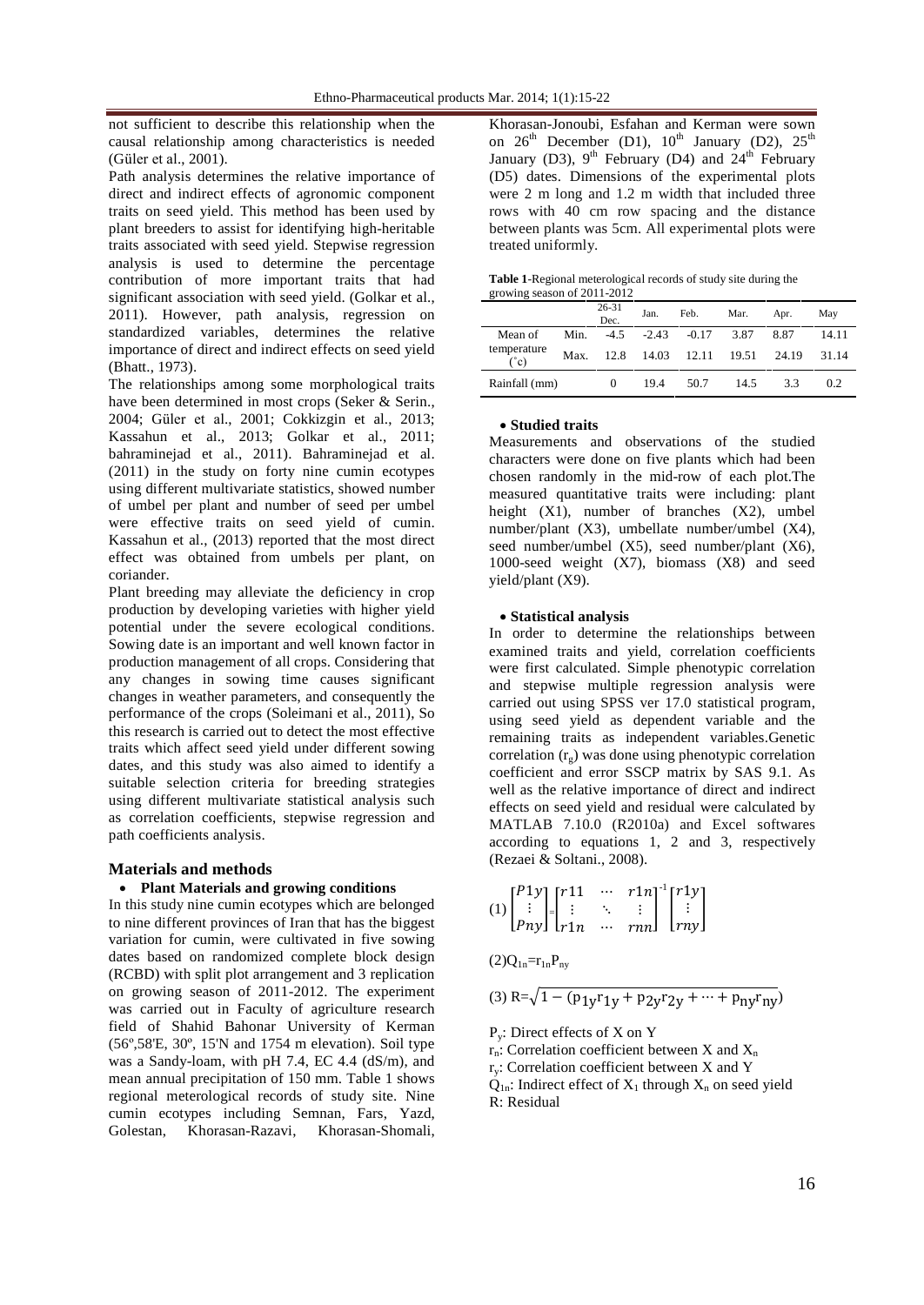#### **Results**

#### **Correlation coefficients of traits with seed yield/plant**

Phenotypic and genotypic correlation coefficients of each sowing date and averages of all sowing dates, have been shown in Tables 2 to 7, respectively. These results indicated that there are significant differences between the phenotypic and genotypic correlation coefficients which are related to considerable impact of environmental factors.

Simple phenotypic correlation coefficients calculated biomass in the among examined characteristics of cumin in different Positive and among examined characteristics of cumin in different sowing dates, are presented in Tables 2 to 6. Positive and very high relationships existed between seed yield and most of components such as umbel number/plant, seed number/plant and biomass in all sowing dates (Tables 2 to 6). Very high correlation coefficients were found for umbel number/plant, biomass, seed number/plant, plant height and number of branches while the others were positive and not significant in the  $1<sup>st</sup>$  sowing date (Table 2).

There were statistically positive and significant relationships between the biomass and seed number/plant with seed yield/plant at 1% probability (Table<br>level  $(0.987 \text{ and } 0.951 \text{ respectively})$  and between There level (0.987 and 0.951, respectively) and between umbel number/plant and seed yield at 5% probability level. Negative and not significant relationships were determined statistically between the seed number/umbel and seed yield/plant (-0.2). There was no high correlation between other traits and seed yield/plant in the  $2<sup>nd</sup>$  sowing date (Table 3).

Estimated correlation coefficients of phenotypic components were positive and significant between seed yield/plant and most agronomic traits (biomass (0.975), seed number/plant (0.953), umbel number/plant (0.866), plant height (0.829) and number of branches  $(0.779)$  in the 3<sup>rd</sup> sowing date. There was non-significant positive phenotypic correlation between umbellate number/umbel and seed yield/plant (0.613) and between seed number/umbel and seed yield/plant (0.145). There was non-significant and negative correlation between 1000-seed weight and seed yield/plant (-0.168) (Table 4).

The highest correlation coefficients were found for biomass in the  $4<sup>th</sup>$  sowing date (0.991) (Table 5). significant relationships were determined statistically between the seed number/plant and seed yield/plant (0.926), between umbel number/plant and seed yield/plant (0.913), between number of branches and seed yield/plant (0.892) and between plant height and seed yield/plant (0.839). Negative and not significant relationship was determined statistically between the seed number/umbeland seed yield/plant (-0.475). There was positive and no high correlation between seed yield/plant and other two agronomic traits (umbellate number/umbel (0.158) and 1000-seed weight (0.252)) (Table 5).

was significant positive phenotypic correlations between seed yield/plant and the seed number/plant (0.973), biomass (0.957), umbel number/plant (0.904), number of branches (0.903) at 5 th sowing date (Table 6). Negative relationships existed between seed yield/plant and 1000-seed weight, seed number/umbel and plant height (-0.650, -0.592, -0.195 respectively) and between umbellate number/umbeland seed yield/plant was positive and not significant (0.337) (Table 6).

**Tables 2 to 6**- Phenotypic correlation coefficients of measured traits in cumin at the first (D1) to fifth (D5) sowing dates, respectively.

|                | X1                                                                                 | X <sub>2</sub> | X3        | X4       | X5       | X6        | X7    | X8       |
|----------------|------------------------------------------------------------------------------------|----------------|-----------|----------|----------|-----------|-------|----------|
| X2             | 0.545                                                                              |                |           |          |          |           |       |          |
| X3             | $.711*$                                                                            | $.800**$       |           |          |          |           |       |          |
| X4             | 0.518                                                                              | 0.335          | 0.038     |          |          |           |       |          |
| X <sub>5</sub> | 0.489                                                                              | 0.387          | 0.431     | 0.265    |          |           |       |          |
| X6             | $.805***$                                                                          | $.867**$       | $.885***$ | 0.453    | 0.477    |           |       |          |
| X7             | $-0.082$                                                                           | 0.085          | 0.422     | $-.682"$ | $-0.234$ | 0.161     |       |          |
| X8             | $.859**$                                                                           | $.772*$        | $.873***$ | 0.440    | 0.421    | .933**    | 0.106 |          |
| X9             | $.808***$                                                                          | $.805***$      | $.968***$ | 0.236    | 0.409    | $.951**$  | 0.326 | $.957**$ |
|                | <b>Table 3-</b> Phenotypic correlation coefficients at the $2nd$ sowing date (D2). |                |           |          |          |           |       |          |
|                | X1                                                                                 | X <sub>2</sub> | X3        | X4       | X5       | X6        | X7    | X8       |
| X <sub>2</sub> | 0.266                                                                              |                |           |          |          |           |       |          |
| X3             | 0.072                                                                              | $.887**$       |           |          |          |           |       |          |
| X4             | 0.312                                                                              | 0.104          | 0.255     |          |          |           |       |          |
| X5             | $-0.228$                                                                           | 0.002          | 0.244     | $-0.253$ |          |           |       |          |
| X6             | 0.421                                                                              | .716"          | $.797*$   | 0.470    | $-0.041$ |           |       |          |
| X7             | 0.39                                                                               | 0.44           | 0.215     | $-0.162$ | $-0.455$ | 0.512     |       |          |
| X8             | 0.480                                                                              | 0.568          | .669"     | 0.569    | $-0.157$ | $.952**$  | 0.449 |          |
| X9             |                                                                                    |                |           |          |          | $.951***$ |       | $.987**$ |

**Table** 2- Phenotypic correlation coefficients at the  $1<sup>st</sup>$  sowing date (D1).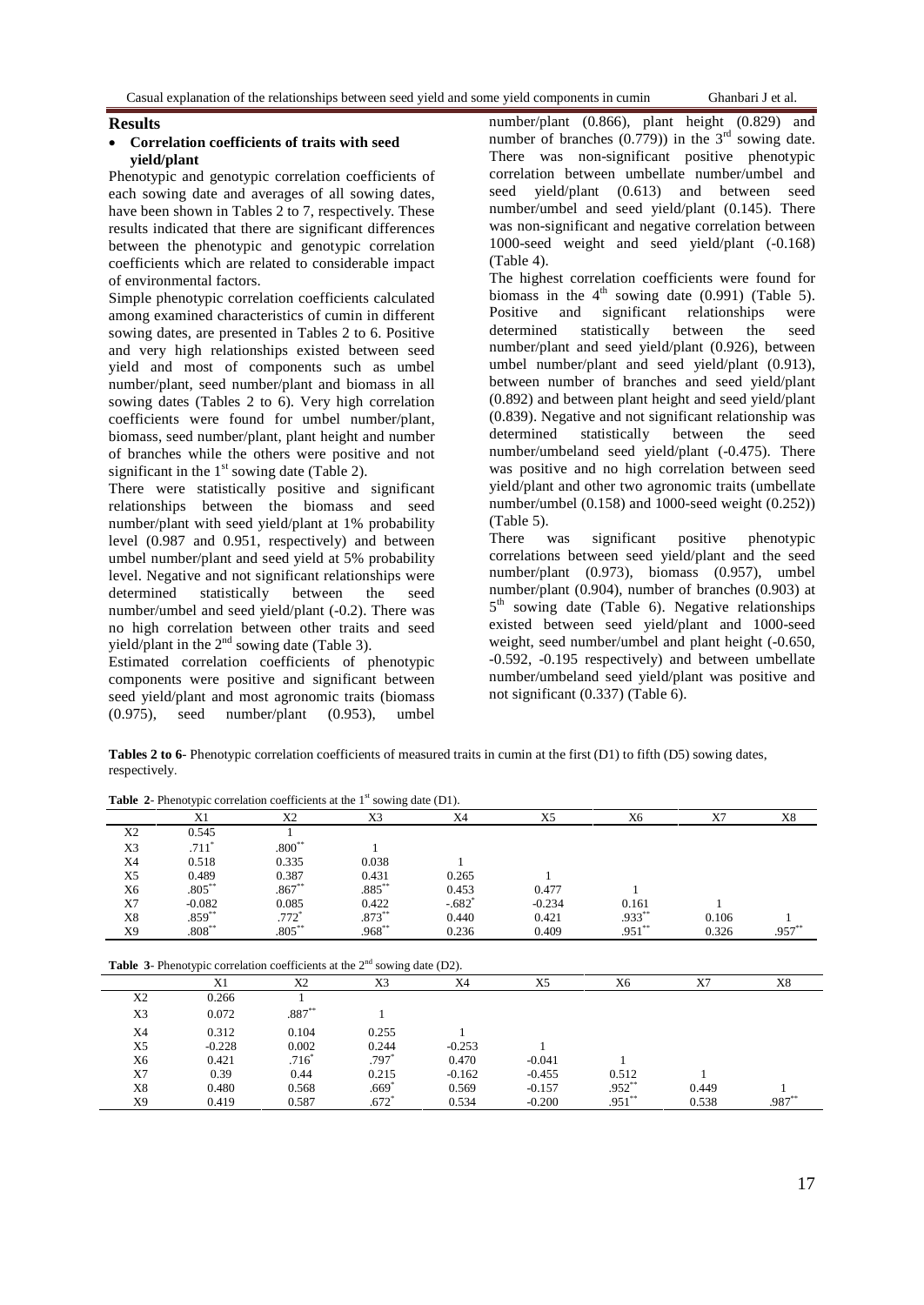Ethno-Pharmaceutical products Mar. 2014; 1(1):15-22

|                |                                                                                    | <b>Table 4-</b> Phenotypic correlation coefficients at the $3^{rd}$ sowing date (D3). |           |                      |                |           |          |           |
|----------------|------------------------------------------------------------------------------------|---------------------------------------------------------------------------------------|-----------|----------------------|----------------|-----------|----------|-----------|
|                | X1                                                                                 | X2                                                                                    | X3        | X4                   | X5             | X6        | X7       | X8        |
| X <sub>2</sub> | 0.596                                                                              |                                                                                       |           |                      |                |           |          |           |
| X3             | 0.660                                                                              | $.973***$                                                                             |           |                      |                |           |          |           |
| X4             | 0.659                                                                              | 0.302                                                                                 | 0.319     |                      |                |           |          |           |
| X <sub>5</sub> | 0.138                                                                              | 0.023                                                                                 | 0.125     | $-0.118$             |                |           |          |           |
| X6             | $.825***$                                                                          | $.878***$                                                                             | $.940**$  | 0.556                | 0.110          |           |          |           |
| X7             | $-0.234$                                                                           | $-0.301$                                                                              | $-0.299$  | $-0.340$             | $-0.285$       | $-0.377$  |          |           |
| X8             | $.834***$                                                                          | $.871***$                                                                             | $.921**$  | 0.596                | 0.049          | $.985***$ | $-0.266$ |           |
| X9             | $.829***$                                                                          | $.779*$                                                                               | $.866**$  | 0.613                | 0.145          | $.953***$ | $-0.168$ | $.975***$ |
|                | <b>Table 5-</b> Phenotypic correlation coefficients at the $4th$ sowing date (D4). |                                                                                       |           |                      |                |           |          |           |
|                | X1                                                                                 | X2                                                                                    | X3        | X4                   | X <sub>5</sub> | X6        | X7       | X8        |
| X <sub>2</sub> | $.730*$                                                                            |                                                                                       |           |                      |                |           |          |           |
| X3             | $.820**$                                                                           | $.936***$                                                                             |           |                      |                |           |          |           |
| X4             | 0.283                                                                              | 0.064                                                                                 | 0.264     |                      |                |           |          |           |
| X5             | $-.742"$                                                                           | $-0.519$                                                                              | $-0.613$  | $-.685$ <sup>*</sup> |                |           |          |           |
| X <sub>6</sub> | $.813***$                                                                          | $.958***$                                                                             | $.962**$  | 0.095                | $-0.566$       |           |          |           |
| X7             | 0.031                                                                              | $-0.089$                                                                              | $-0.029$  | 0.278                | 0.201          | $-0.099$  |          |           |
| X8             | $.851**$                                                                           | $.899***$                                                                             | $.928***$ | 0.256                | $-0.553$       | $.923***$ | 0.238    |           |

**Table 6**- Phenotypic correlation coefficients at the 5<sup>th</sup> sowing date (D5).

 $.892***$ 

 $X9$  .839<sup>\*\*</sup>

|                | - 70     |             |            | $-$      |          |                      |         |      |
|----------------|----------|-------------|------------|----------|----------|----------------------|---------|------|
|                |          | X2          | X3         | X4       | X5       | X6                   | X7      | X8   |
| X <sub>2</sub> | $-0.111$ |             |            |          |          |                      |         |      |
| X <sub>3</sub> | $-0.293$ | $.947**$    |            |          |          |                      |         |      |
| X4             | 0.224    | 0.35        | 0.364      |          |          |                      |         |      |
| X5             | 0.516    | $-717$      | $-0.659$   | 0.125    |          |                      |         |      |
| X6             | $-0.176$ | $.899^{**}$ | $.939**$   | 0.491    | $-0.554$ |                      |         |      |
| X7             | 0.420    | $-.675*$    | $-.835***$ | $-0.398$ | 0.442    | $-.745$ <sup>"</sup> |         |      |
| X8             | $-0.089$ | $.895***$   | $.921***$  | 0.372    | $-0.473$ | $.959^{**}$          | $-.689$ |      |
| X9             | $-0.115$ | $.903***$   | $.904***$  | 0.337    | $-0.592$ | $.973^{*}$           | $-0.65$ | .957 |
|                |          |             |            |          |          |                      |         |      |

X1: plant height; X2: number of branches; X3: umbel number/plant; X4: umbellete number/umbel; X5: seed number/umbel; X6: seed number/plant; X7: 1000-seed weight; X8: biomass and X9: seed yield/plant. **Table** 7- Genotypic correlation coefficients of measured traits in cumin, based on the total data of all sowing dates.<br> **Table 7**- Genotypic correlation coefficients of measured traits in cumin, based on the total data of

 $*$  *P*<0.01 \* *P<0.05*

 $.913$ 

|    | ochorphe conclusion coemiciento or metodica auto in cumin, oubel on the total unit of this duties. |          |          |          |                      |          |       |          |
|----|----------------------------------------------------------------------------------------------------|----------|----------|----------|----------------------|----------|-------|----------|
|    |                                                                                                    | X2       | X3       | X4       | X5                   | X6       | X7    | X8       |
| X2 | $-0.276$                                                                                           |          |          |          |                      |          |       |          |
| X3 | $-0.275$ <sup>"</sup>                                                                              | $-0.009$ |          |          |                      |          |       |          |
| X4 | $-0.088$                                                                                           | 0.100    | 0.041    |          |                      |          |       |          |
| X5 | 0.203                                                                                              | $-0.149$ | $-0.145$ | 0.162    |                      |          |       |          |
| Х6 | $-0.117$                                                                                           | $-0.164$ | $-0.178$ | 0.094    | $0.339$ <sup>*</sup> |          |       |          |
| X7 | $-0.265$                                                                                           | $-0.032$ | $-0.022$ | $-0.096$ | 0.267                | 0.082    |       |          |
| X8 | $-0.197$                                                                                           | $-0.100$ | $-0.106$ | 0.107    | $0.252$ <sup>*</sup> | $-0.004$ | 0.016 |          |
| X9 | $-0.195$                                                                                           | $-0.186$ | $-0.197$ | 0.080    | $0.408^{*}$          | 0.002    | 0.087 | $-0.015$ |

X1: plant height; X2: number of branches; X3: umbel number/plant; X4: umbellete number/umbel; X5: seed number/umbel; X6: seed number/plant; X7: 1000-seed weight; X8: biomass and X9: seed yield/plant.

 $P < 0.01$ \* *P<0.05*

# **Stepwise multiple linear regression analysis**

Data in table 8 represented the obtained equations for seed yield/plant and adjusted  $R^2$  as well as the F  $\qquad$  <sup>ju</sup> value and significant levels of different sowing dates. In these equations, seed yield/plant as dependent variable and different agronomic traits (plant height  $(X_1)$ , umbel number/plant  $(X_3)$ , seed number/umbel  $(X_5)$ , seed number/plant  $(X_6)$  and 1000-seed weight  $(X_7)$ ) were considered as independent variables. According to the results, in the  $1<sup>st</sup>$  sowing date model, 97.2% of the total variation in seed yield/plant could

be attributed to umbel number/plant and seed number/plant. At the  $2^{nd}$ ,  $3^{rd}$  and  $5^{th}$  sowing dates, seed number/plant entered into the linear model and justified 89%, 89.5% and 94% of seed yield variation, respectively. In total, 97% of the variation in seed yield/plant could be explained by the variation of the two independent variables (seed number/plant & 1000-seed weight) for the  $4<sup>th</sup>$  sowing variation of the two independent variables (seed number/plant  $& 1000$ -seed weight) for the  $4<sup>th</sup>$  sowing date. Some other traits didn't show any significant effect on seed yield/plant and were excluded from the above mentioned models (Table 8).

\*\*  $0.252$   $.991$ \*\*

 $.926$ \*\*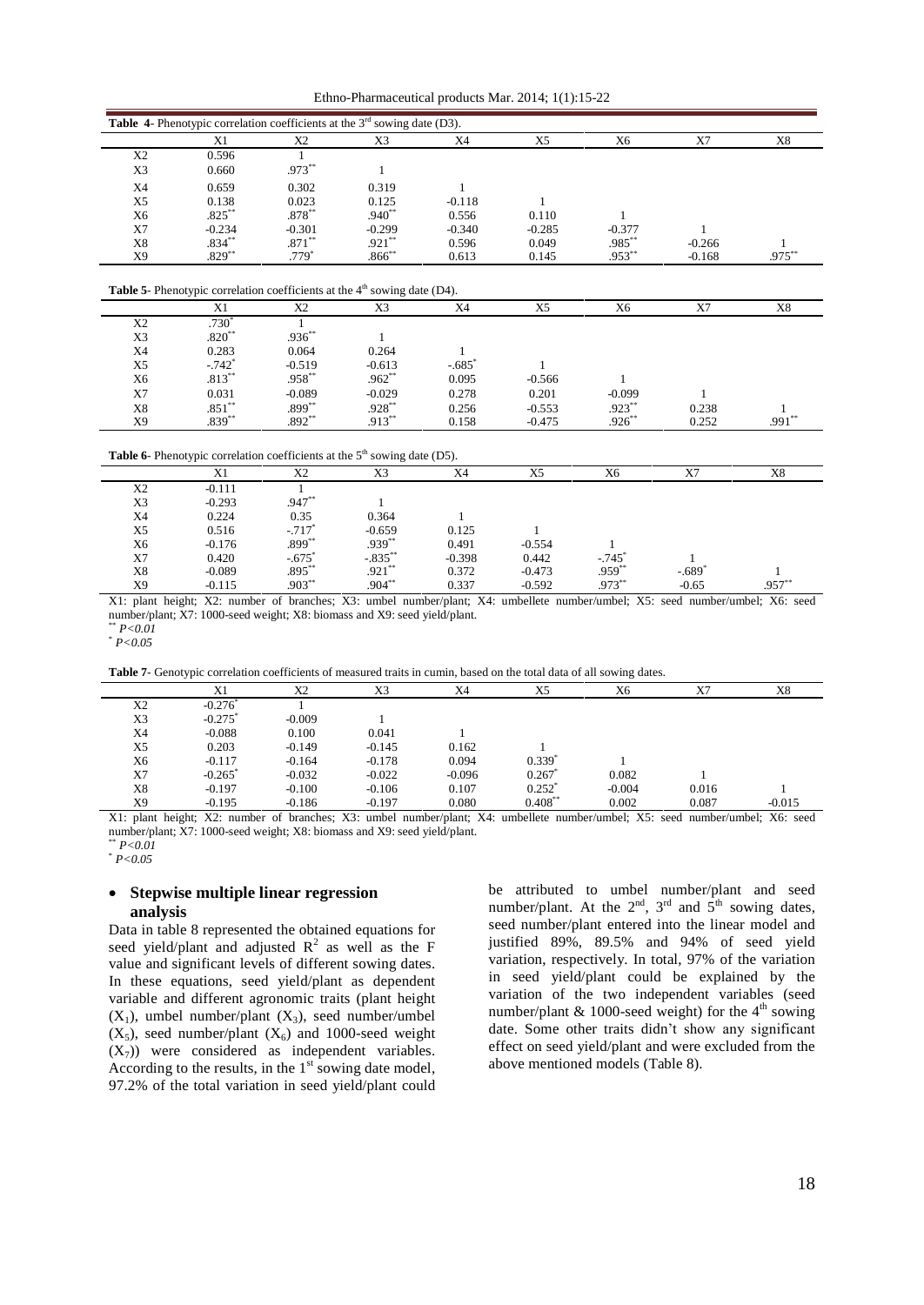|                   | Regression equations                                | Adjusted $\mathbb{R}^2$ | F value | significance |
|-------------------|-----------------------------------------------------|-------------------------|---------|--------------|
| $1st$ sowing date | Y=-0.095+ 0.022X <sub>3</sub> + 0.001X <sub>6</sub> | 972                     | 138.665 | $.000***$    |
| $2nd$ sowing date | $Y = -0.114 + 0.003X_6$                             | .890                    | 65.882  | $.000***$    |
| $3rd$ sowing date | $Y=0.165+0.002X_6$                                  | .895                    | 69.061  | $.000***$    |
| $4th$ sowing date | Y=-1.283+ $0.003X_6$ + $0.402X_7$                   | 970                     | 130.694 | $.000***$    |
| $5th$ sowing date | $Y=0.347+0.002X_6$                                  | .940                    | 125.482 | $.000***$    |
| ----              | .<br>__ _ _ _ _                                     |                         |         |              |

|  |  |  | <b>Table 8-</b> Summary of stepwise multiple regression analysis of seed yield and its components in cumin |  |
|--|--|--|------------------------------------------------------------------------------------------------------------|--|
|--|--|--|------------------------------------------------------------------------------------------------------------|--|

Where:  $\overline{X_3}$ : umbel number/plant;  $X_6$ : seed number/plant;  $X_7$ : 1000-seed weight  $\frac{P}{6}$  *P<0.001* 

# **Path coefficient analysis**

The phenotypic correlation coefficients between seed yield/plant and other effective traits were partitioned into direct and indirect effects in different sowing dates (Tables 9 to 13). The results of path analysis for the first sowing date showed that umbel number/plant and seed number/plant had a high positive direct effect (0.542 and 0.367, respectively), while seed number/umbel had a negative direct effect (-0.073) on the seed yield/plant. The highest indirect effects on seed yield/plant were observed with plant height through umbel number/plant (0.368) and seed number/plant (0.295), umbel number/plant through seed number/plant (0.325), seed number/umbel, seed number/plant and 1000-seed weight through umbel number/plant (0.234, 0.480 and 0.229, respectively) (Table 9).

Path analysis showed that seed number/plant was the mere character which had a positive direct effect on the enhancement of seed yield/plant of cumin, in the 2<sup>nd</sup> sowing date. The seed number/plant showed the greatest direct effect on seed yield/plant (1.164), negative indirect effects of this trait through plant height (-0.029), umbel number/plant (-0.163) and 1000-seed weight (-0.026) reduced its total correlation with seed yield/plant. The direct effects of other traits on seed yield/plant were negative but small. The indirect effects of plant height, umbel number/plant, and 1000-seed weight through seed number/plant substantially increased the total correlations between aforementioned traits and seed

yield/plant (Tables 3 and 10).<br>In the 3<sup>rd</sup> sowing date, the seed number/plant showed the largest direct effect on seed yield/plant (1.802). The correlation coefficient of seed number/plant and seed yield/plant resulted from positive and high direct effect of seed plant and negative indirect effects through plant height (-0.157), umbel number/plant (- 0.586) and 1000-seed weight (-0.121). The direct effects of plant height and umbel number/plant on seed yield/plant were negative. Significant positive correlation coefficients of umbel number/plant and

plant height with seed yield/plant resulted from positive indirect effects through seed number/plant. In contrary, negative correlation coefficient of 1000 seed weight in spite of their positive direct effects on seed yield/plant resulted from high and negative indirect effect through seed number/plant (-0.678) (Table 11).

Path analysis showed that all the traits had positive direct effects on the enhancement of seed yield of cumin in the  $4<sup>th</sup>$  sowing date (Table 12). Seed number/plant had a strong positive direct effect on seed yield/plant (0.814). The direct effect of 1000 seed weight was also positive (0.303). The direct effect of the umbel number/plant on seed yield/plant was positive but very small (0.005), while its correlation coefficient with seed yield/plant was positive and statistically significant  $(0.913^{**})$ . It is due to the largest indirect effect on seed yield/plant through seed number/plant (0.783), also plant height had a large indirect effect through seed number/plant on seed yield/plant (0.662). Thenegative total correlation between seed yield/plant and seed number/umbel resulted from negative indirect effects of seed number/umbel through all the traits except 1000-seed weight in spite of its positive direct effect on seed yield/plant (Table 12).

The relationships determined by path analysis among the examined characteristics in the  $5<sup>th</sup>$  sowing date are shown in Table 13. As seen there, the direct effect of the seed number/planton seed yield/plant had the highest value of the direct effects which was statistically significant (1.016); also the direct effect of the 1000-seed weight on seed yield/plant was positive (0.126).The negative correlation between the plant height and seed yield/plant and between the 1000-seed weight and seed yield/plant resulted from the negative indirect effects through seed number/umbel and seed number/plant (Tables 6 and 13).Negativedirect effect of seed number/umbel (- 0.129) and its negative indirect effect through seed number/plant (-0.563) decreased the total correlation of mentioned trait with seed yield/plant (-0.592).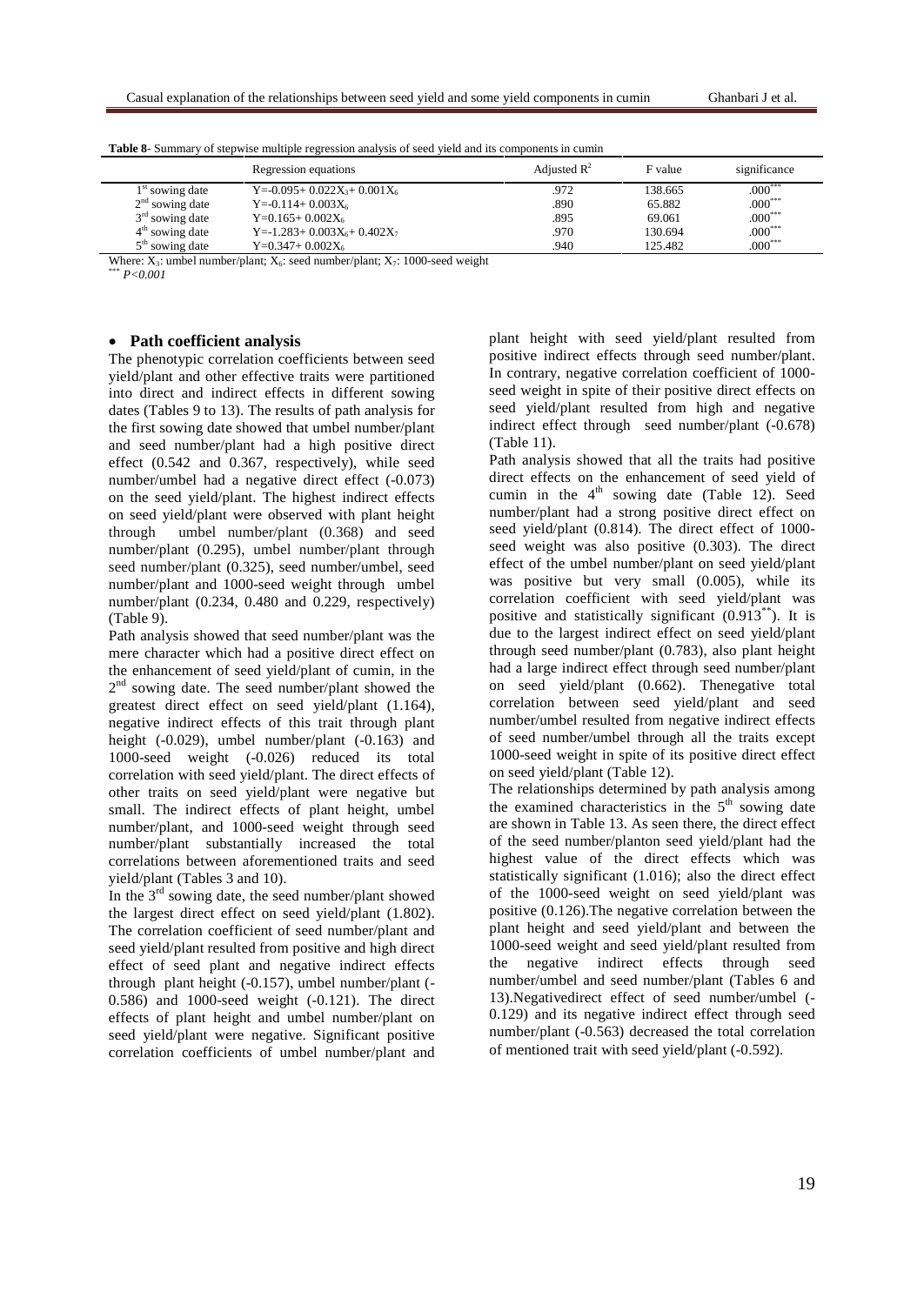#### **Tables 9 to 13** - Results of path analysis for seed yield at first to fifth sowing dates.

| Direct effects |          |            |          |            |          | <b>Indirect effects</b> |          |            |          |            |          |
|----------------|----------|------------|----------|------------|----------|-------------------------|----------|------------|----------|------------|----------|
|                |          | X1 through |          | X3 through |          | X5 through              |          | X6 through |          | X7 through |          |
| X1             | 0.165    | X3         | 0.386    | X1         | 0.117    | X1                      | 0.081    | X1         | 0.133    | X1         | $-0.013$ |
| X <sub>3</sub> | 0.542    | X5         | $-0.035$ | X5         | $-0.031$ | X3                      | 0.234    | X3         | 0.480    | X3         | 0.229    |
| X <sub>5</sub> | $-0.073$ | X6         | 0.295    | X6         | 0.325    | X6                      | 0.175    | X5         | $-0.035$ | X5         | 0.017    |
| X <sub>6</sub> | 0.367    | X7         | $-0.003$ | X7         | 0.015    | X7                      | $-0.008$ | X7         | 0.006    | X6         | 0.059    |
| X7             | 0.035    |            |          |            |          | Residual: 0.104         |          |            |          |            |          |

**Table 9**- Results of path analysis for seed yield at first sowing date (D1)

**Table 10**- Results of path analysis for seed yield at second sowing date (D2)

|                |          | <b>Indirect effects</b> |          |                |          |                 |          |            |          |            |          |  |  |
|----------------|----------|-------------------------|----------|----------------|----------|-----------------|----------|------------|----------|------------|----------|--|--|
| Direct effects |          | X1 through              |          | X3 through     |          | X5 through      |          | X6 through |          | X7 through |          |  |  |
| X1             | $-0.068$ | X3                      | $-0.015$ | X1             | $-0.005$ | X1              | 0.016    | X1         | $-0.029$ | X1         | $-0.027$ |  |  |
| X3             | $-0.205$ | X5                      | 0.032    | X5             | $-0.034$ | X <sub>3</sub>  | $-0.050$ | X3         | $-0.163$ | X3         | $-0.044$ |  |  |
| X5             | $-0.141$ | X6                      | 0.490    | X <sub>6</sub> | 0.927    | X6              | $-0.047$ | X5         | 0.006    | X5         | 0.064    |  |  |
| X6             | .164     | X7                      | $-0.020$ | X7             | $-0.011$ | X7              | 0.023    | X7         | $-0.026$ | X6         | 0.596    |  |  |
| X7             | $-0.051$ |                         |          |                |          | Residual: 0.243 |          |            |          |            |          |  |  |

**Table 11**- Results of path analysis for seed yield at third sowing date (D3)

| Direct effects |          |            |          |            |          | <b>Indirect effects</b> |          |            |          |    |            |
|----------------|----------|------------|----------|------------|----------|-------------------------|----------|------------|----------|----|------------|
|                |          | X1 through |          | X3 through |          | X5 through              |          | X6 through |          |    | X7 through |
| X1             | -0.190   | X3         | $-0.412$ | X1         | $-0.125$ | X1                      | $-0.026$ | X1         | $-0.157$ | X1 | 0.044      |
| X3             | $-0.624$ | X5         | 0.020    | X5         | 0.018    | X3                      | $-0.078$ | X3         | $-0.586$ | X3 | 0.186      |
| X5             | 0.142    | X6         | .486     | X6         | .693     | X6                      | 0.198    | X5         | 0.016    | X5 | $-0.041$   |
| X6             | .802     | X7         | $-0.075$ | X7         | $-0.096$ | X7                      | $-0.091$ | X7         | $-0.121$ | X6 | $-0.678$   |
| X7             | 0.321    |            |          |            |          | Residual: 0.120         |          |            |          |    |            |

**Table 12**- Results of path analysis for seed yield at fourth sowing date (D4)

|    | Direct effects |            |          |            |          | <b>Indirect effects</b> |          |            |          |    |            |
|----|----------------|------------|----------|------------|----------|-------------------------|----------|------------|----------|----|------------|
|    |                | X1 through |          | X3 through |          | X5 through              |          | X6 through |          |    | X7 through |
| X1 | 0.245          | X3         | 0.004    | X1         | 0.201    | X1                      | $-0.182$ | X1         | 0.199    | Λl | 0.008      |
| X3 | 0.005          | X5         | $-0.081$ | X5         | $-0.067$ | X3                      | $-0.003$ | X3         | 0.004    | X3 | 0.000      |
| X5 | 0.110          | X6         | 0.662    | Х6         | 0.783    | X6                      | $-0.461$ | X5         | $-0.062$ | X5 | 0.022      |
| X6 | 0.814          | Χ7         | 0.009    | Χ7         | $-0.009$ | X7                      | 0.061    | X7         | $-0.030$ | X6 | $-0.081$   |
| X7 | 0.303          |            |          |            |          | Residual: 0.108         |          |            |          |    |            |

**Table 13**- Results of path analysis for seed yield at fifth sowing date (D5)

| Direct effects |          | <b>Indirect effects</b> |          |            |          |                 |          |            |          |            |          |  |
|----------------|----------|-------------------------|----------|------------|----------|-----------------|----------|------------|----------|------------|----------|--|
|                |          | X1 through              |          | X3 through |          | X5 through      |          | X6 through |          | X7 through |          |  |
| X1             | 0.075    | X3                      | 0.002    | X1         | $-0.022$ | X1              | 0.039    | X1         | $-0.013$ | X1         | 0.032    |  |
| X3             | $-0.007$ | X5                      | $-0.066$ | X5         | 0.085    | X3              | 0.005    | X3         | $-0.007$ | X3         | 0.006    |  |
| X5             | $-0.129$ | X6                      | $-0.179$ | X6         | 0.954    | X6              | $-0.563$ | X5         | 0.071    | X5         | $-0.057$ |  |
| X6             | .016     | X7                      | 0.053    | X7         | $-0.105$ | X7              | 0.056    | X7         | $-0.094$ | X6         | $-0.757$ |  |
| X7             | 0.126    |                         |          |            |          | Residual: 0.181 |          |            |          |            |          |  |

X1: plant height, X3: umbel number/plant, X5: seed number/umbel, X6: seed number/plant, X7: 1000-seed weight.

# **Discussion**

As expected, some of the traits such as biomass, umbel number/plant and seed number/plant were positively and significantly related to seed yield/plant in all sowing dates. In general, these components had significant positive correlations with each other (Tables 2 to 6). Only umbellate number/umbel gave not significant correlation with mentioned components (Tables 2 to 6). 1000-Seed weight and seed number/umbel in some sowing dates were negatively correlated with these traits that could be seed number/umbel in some sowing dates were<br>negatively correlated with these traits that could be<br>explained due to plant's intra competition. At the 1<sup>st</sup> explained due to plant's intra competition. At the 1<sup>st</sup> sowing date umbel number/plant showed the highest correlation with seed yield/plant (Table 2), but in the

 $2<sup>nd</sup>$ ,  $3<sup>rd</sup>$  and  $4<sup>th</sup>$  sowing dates, biomass were significantly associated to seed yield/plant (Tables 3, 4 and 5). However, in the  $5<sup>th</sup>$  sowing date correlation coefficient between seed number/plant and seed yield/plant washigher than other components. Compared with other yield components umbel number/plant seemed to have the highest effect on seed yield/plant for the first sowing date. The plants which have shown better vegetative growth performance, have more desirable seed yield as well, so it can be the reason of the significant correlation between them. Due to shorter growth period, seed number/plant had the most effective impact on seed yield/plant on the  $5<sup>th</sup>$  sowing date. In this respect, Bahraminejad et al., (2011) indicated that seed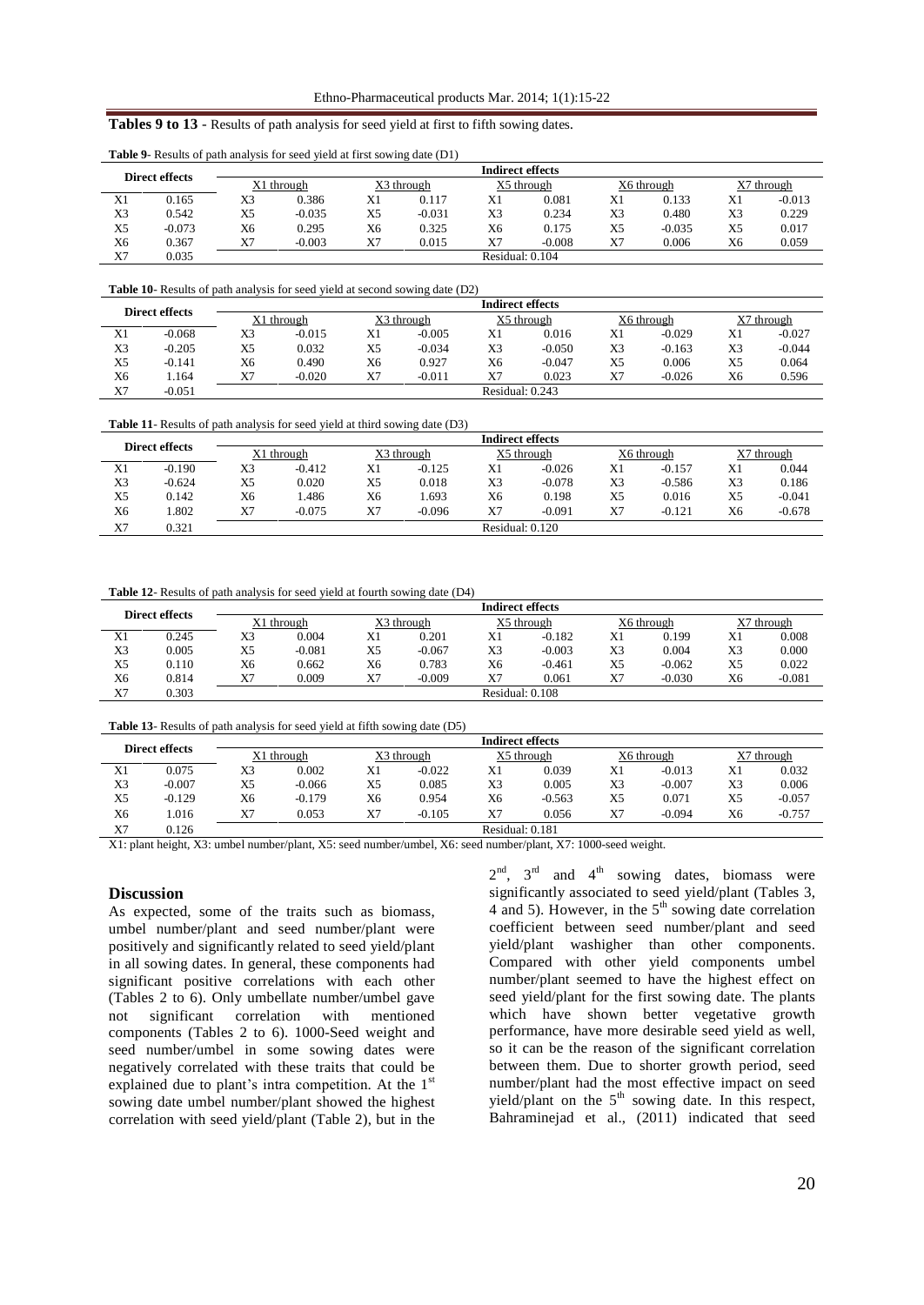number/umbel and umbel number/plant had the highest correlations with yield and was considered as the most effective traits on seed yield of cumin. Our results agree with Kassahun et al., (2013), who found seed yield/plant significantly and positively correlated with seed number/plant in coriander (P<0.01)and they also observed that a positive association of plant height and umbel number/plant with seed yield in coriander. The high correlation between seed yield and seed number/plant has been reported in many studies on different plants (Seker & Serin., 2004; Güler et al., 2001; Bahraminejad et al., 2011; Kassahun et al., 2013).

Plant height and number of branches parameters have positively correlated with umbel number/plant, seed number/plant and biomass for most of the sowing dates (Tables 2 to 6). Correlation between the number of branches and aforementioned traits in the fifth sowing date is positive and significant, but it was negative for plant height; this can be due to less vegetative growth period of plants in this sowing date, in the other words, branching has been higher effect on seed yield than to height increasing (Table 6). Considering the poor competitive ability of cumin, increasing in height cause increase competitive ability and through increased in yield components have a positive impact on seed yield. The role of seed number/plant on seed yield/plant of cumin was highlighted by stepwise multiple regression analysis. Totally, based on regression analysis, it can be concluded that seed number/plant, umbel number/plant and 1000-seed weight parameters had the highest effects seed yield/plant, respectively. Bahraminejad et al. (2011) studied different cumin populations and reported that based on the total data for all the measured populations, seed number/plant justified 73.2% of seed yield linear changes, and umbel number/plant, 1000- seed weight, seed number/umbel and seed length totally justified 89% of seed yield linear changesand their results are consistent with our results. Path coefficients divided the correlation coefficient into a series of direct and indirect effects of yield components on the seed yield/plant of cumin at different sowing dates. The results revealed that most traits were significantly correlated with seed yield/plant; however, path analysis showed that only seed number/plant had strong direct effects on the enhancement of seed yield of cumin in all sowing dates (Tables 9 to 13). The significance of seed number/planthas been noted by others in different plants as well (Güler et al., 2001; Seker & Serin, 2004; Cokkizgin et al., 2013). The direct effect of 1000-seed weight was positive in most of sowing dates. Eser et al., (1991) indicated that 1000-seed mass, seed number/plant, and number of primary and secondary branches can be proposed as prime

selection criteria for chickpea breeding. Kassahun et al., (2013) reported that 1000-seed weight had a direct negative effect (-0.61) on seed yield/plant, on the contrary, a positive direct effect of 1000-seed weight on seed yield was reported by Singh & Mittal (2003) in coriander.

The indirect effects of umbel number/plant through seed number/plant substantially increased the total correlations between this component and seed yield/plant in all sowing dates in spite of negative direct effects of this component in some sowing dates (Tables 9 to 13). Sanker and Khader (1991) reported that umbel number/plant had the highest direct positive effect on seed yield/plant in coriander while according to study of Kassahun et al., (2013) the umbel number/plant had a small negative direct (- 0.17) effect on seed yield/plant in coriander. In this manner. Bahraminejad et al. (2011) indicated that umbel number/plant and 1000-seed weight had the most indirect effect through seed number on yield of

Plant height had non-significant positive and negative direct effects on seed yield/plant, but it had significant indirect effect on seed yield/plant through seed number/plant, at all sowing dates, except the  $5<sup>th</sup>$ sowing date (Tables 9 to 13). Kassahun et al., (2013) reported the direct effect of plant height on seed yield/plant was positive and comparatively high  $(0.44)$ .

Consequently, umbel number/plantand plant height were the major determinants that had indirect effects through seed/ plant on seed yield of cumin plants which had been grown under field condition. This study also cleared that indirect effects of seed number/umbel and 1000-seed weight through seed number/plant were negative in most sowing dates, suggesting seed yield component compensation.

The present study confirmed that relationship between seed yield and seed yield components of cumin can be affected by different sowing dates. so choosing different sowing dates as the different environments would be as alternative approaches in breeding strategies for adaptation studies.

Also based on the obtained results, using of path coefficients analysis, was detected as a useful statistical method to divide the correlation coefficients into direct and indirect effects. Since seed yield was directly affected by seed number/plant and 1000-seed weight while umbel number/plant and plant height had indirect effects on this trait so these traits are the most reliable components for selecting high-yielding cumin ecotypes, and considering the impact of seed number/plant on seed yield of cumin in all sowing dates, this character can be chosen as parameter for selection breeding strategies for yield improvement of cumin.